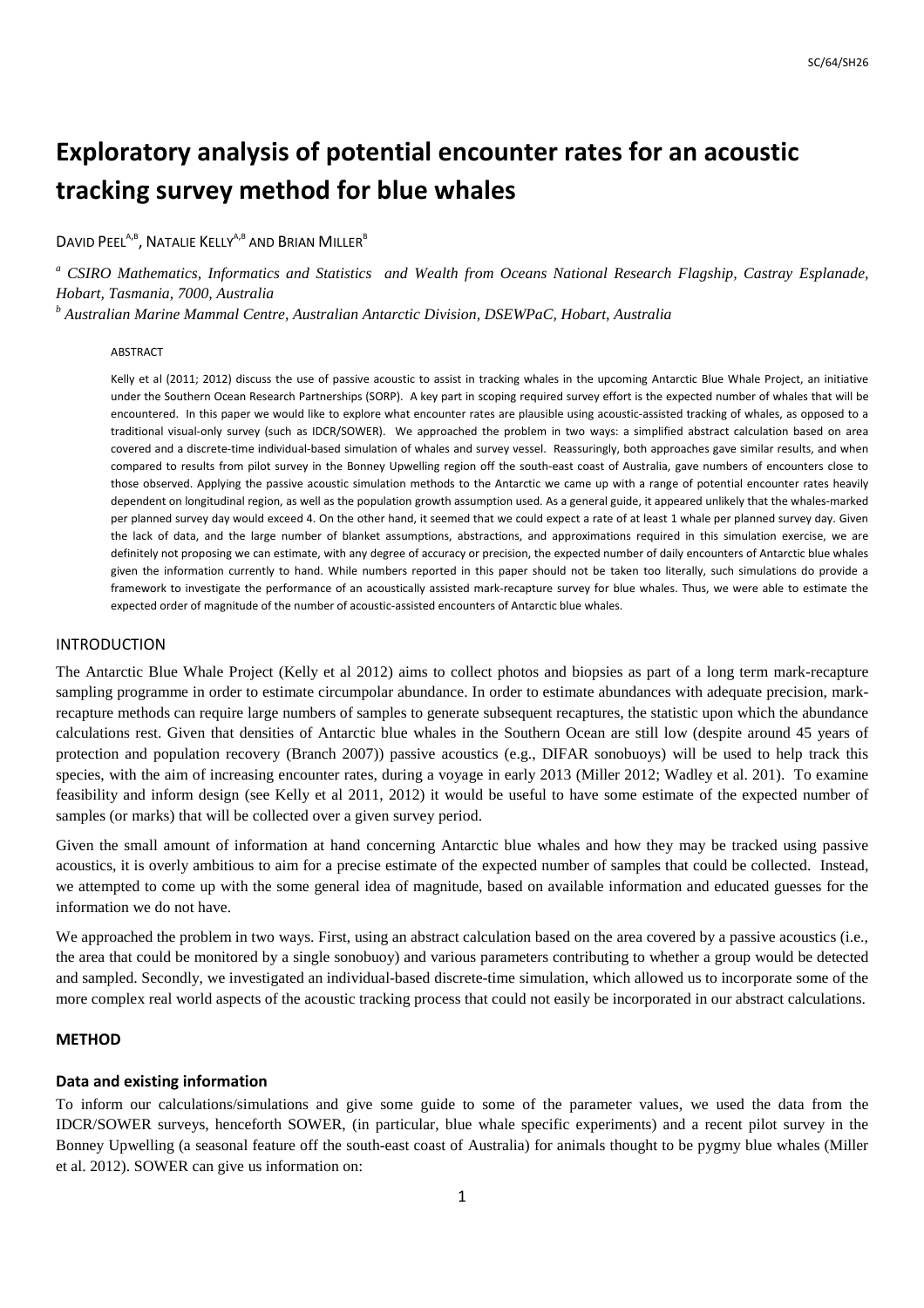- Area/location specific whale density (see Appendix Table D1)
- General weather conditions (simply bad versus good weather) (see Appendix Table D1)
- Average time taken to photograph and biopsy (i.e., 1.51 hours, as estimated from 2004/05-2006/07 SOWER surveys), see Kelly et al. (2012).

The pilot survey conducted in the Bonney Upwelling (see Miller et al. 2012) was a trial of acoustic tracking on pygmy blue whales. Two voyages were conducted in January and in March, 2012 and were considered a trial run for tracking methods for Antarctic blue whales in the Southern Ocean. For this paper we focused on data from the March voyage, as the tracking protocols had been refined from the January voyage. It is likely there will major differences between the Bonney Upwelling/pygmy blues whales and the Antarctic/blue whales (e.g., different call types and unknown influences of bathymetry, sea temperature and the presence of sea ice). Hence, not all findings can be assumed to be transferable to Antarctic surveys. However, there is some benefit in looking at the Bonney Upwelling survey, in terms of getting some understanding for the mechanisms at play and a feel for some of the parameters involved.

From the Bonney Upwelling pilot survey we gathered:

- Average time to acoustically track a group: 2-3 hours.
- Probability of successfully tracking a group with at least one calling individual: 0.93.
- Effective<sup>1</sup> detection range of possible acoustic tracking:  $20-30$  km.
- The impact of tracking when visual teams are unavailable (i.e., night/bad weather).
- The typical single bearing error produced by the sonobuoys.

#### **Abstract Model**

l

Let *E*<sub>*AS*</sub> denote the whale encounters (or encounter rate) arising from an acoustic/sighting survey. Two types of encounters will contribute to  $E_{AS}$ ; the whale groups that are acoustically tracked down  $(E_A)$  and incidental whales that are seen by the visual team during tracking or general searching (*ES+*). So,

$$
E_{AS} = E_A + E_{S+} \tag{1}
$$

We can express  $E_{s+}$  as  $E_s - E_{A \cap S}$ , where  $E_{A \cap S}$  denotes the encounter rate of groups which would be found by both the visual team and the acoustics. Therefore,

$$
E_{AS} = E_A + E_S - E_{A \cap S}.
$$

The acoustic encounter rate,  $E_A$ , can be related to the number of detections, where we use the terminology of a 'detection' to mean that the acoustics team get a directional bearing(s) to a unique group of whales. Let  $D_A$  denote the acoustic detection rate, that is, how many separate whale groups the acoustic team detect per unit effort. Introducing a variable  $\lambda$ , to denote the proportion of detections that are expected to be successfully tracked, the encounter rate can then be expressed as,

$$
E_{A}=D_{A}\lambda.
$$

In the case of the visual encounter rates,  $E_s$  and  $E_{A\cap S}$ , the encounter rate is equal to the detection rate. The parameter  $\lambda$  will consist of two components; the probability of successfully tracking an animal, Pr(*S*), and the probability, τ, of having enough time to target and track<sup>2</sup>, that is,

$$
\lambda = \Pr(S)\tau.
$$

 $1$  By 'effective' we mean in the same sense as effect strip width in distance sampling; that is, the distance assuming all available whales are detected that gives the equivalent area as the real acoustic detection function.

<sup>&</sup>lt;sup>2</sup> For example, if acoustics detected 200 whales a day, given it takes time to track each whale it is physically only possible to track a proportion, τ, of the detections.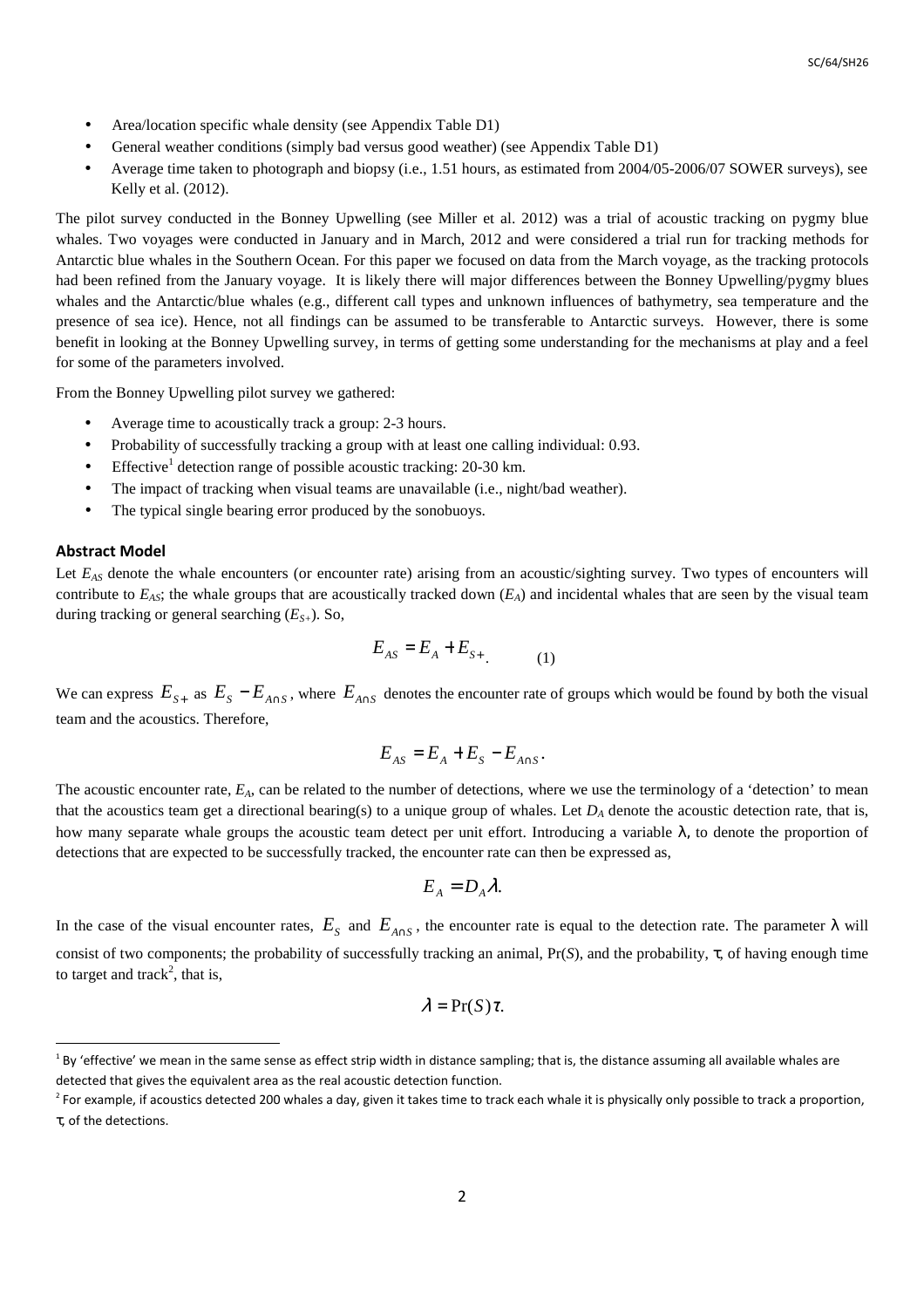The value of Pr(*S*) will be less than 1 due to issues like; the whales ceasing to vocalise, or moving rapidly out of acoustic range. The variable  $\tau$  will generally be less than 1 as there is not enough time to track every detection, unless the detection rate is very low.

Next we consider estimating  $D_A$ ,  $D_S$ , and  $D_{A \cap S}$ , in terms of the effective area covered by the acoustics and visual observers. This was done by making the simplification of just considering a straight line of routinely deployed buoys (see Fig. 1)



**Figure 1**: Simple abstraction to compare area covered between regular spaced acoustic buoys and continuous visual effort.

The detection rate can be expressed as the whale density, *d*, multiplied by the area covered, *A*, and the 'observation' probability  $(g<sub>0</sub>$  for the visual team and the probability the whale group is singing for acoustics). That is,

$$
D_A = A_A \Pr(Sing)d,
$$
  

$$
D_S = A_S g_0 d_{\text{, and}}
$$
  

$$
D_{A \cap S} = A_{A \cap S} g_0 P(Sing)d,
$$

where  $A_A$  is the area covered by acoustics,  $A_S$  the area covered by the visual observers,  $A_{A \cap S}$  the area of overlap between the two methods (see Appendix A Fig. A1) and P(*Sing*) is the probability the group is a vocalising. Hence,

$$
E_A = A_A \Pr(Sing)d\lambda
$$
  

$$
E_S = A_S g_0 d_{\text{and}}
$$
  

$$
E_{A \cap S} = A_{A \cap S} g_0 P(Sing)d
$$

This gives an encounter rate of

$$
E_{AS} = A_A \Pr(Sing)d\lambda + A_S g_0 d - A_{A \cap S} g_0 P(Sing)d
$$
  
= 
$$
[A_A \Pr(Sing)\lambda + A_S g_0 - A_{A \cap S} g_0 P(Sing)] \times d.
$$
 (2)

Details on how the areas  $(A_A, A_S, \text{ and } A_{A \cap S})$  and  $\tau$  were calculated are given in Appendix A.

For interest, if we wanted to calculate a multiplier representing the improvement that acoustics provides over a traditional visual survey, i.e.,  $m = E_{AS}/E_S$ , it would be given by

$$
m = 1 + P(Sing) \left( \frac{A_A}{A_S} \frac{\lambda}{g_0} - \frac{A_{A \cap S}}{A_S} \right).
$$
 (3)

Obviously, this approach ignores a lot of the real world nuances and makes some major simplifications, for example:

We do not consider the time aspect of effort, i.e., the number of whales detected in each circle of acoustic coverage is also a function of the length of time the buoy is monitored, not just the spatial coverage. In effect we are assuming that whales are stationary and if they are 'singers' they sing continuously.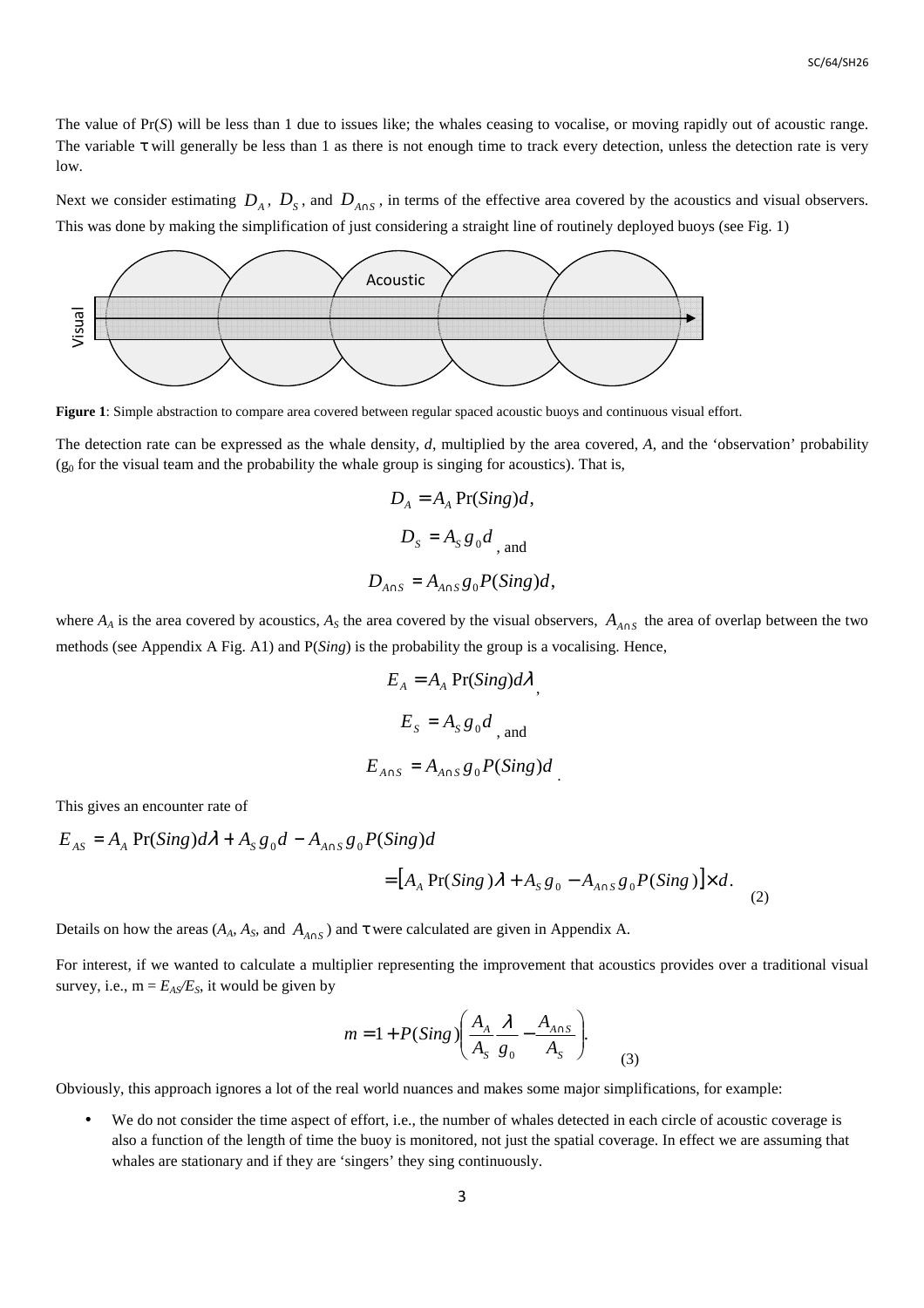- Simplification of coverage Obviously when acoustic tracking, the track line is not straight and so our area calculations will be incorrect. Also, the regularity that buoys are deployed will not be as consistent as we have assumed since deployment rate will be adjusted adaptively to balance temporal and spatial effort as well as targeting requirements.
- We are assuming that when the vessel stops to photo/biopsy an incidental sighting, the target whale will not be lost i.e., due to the whales moving or stopping singing.

# **Simulation model**

So far we have assumed that whales do not move and also that acoustic tracking only occurs when visual observers are operating (e.g., there is no acoustics operating during night or bad sighting conditions). We know that whales do move and, as tested in the Bonney Upwelling study, acoustics can provide useful tracking when the visual team is not operating. With this in mind, we implemented a discrete-time individual-based simulation model. This allowed us to repeatedly simulate acoustic and traditional sighting surveys<sup>3</sup> with various parameters. Given the lack of knowledge on blue whale biology and behaviour we have tried to keep the model reasonably 'simple'. The simulation model consisted of three components:

**Whales** – Our simulation unit was taken to be groups, not individual whales. We experimented with different models for whale movement (See Appendix Table E3 for more details). However, we only consider the random movement and stationary cases in this paper. As before it is assumed that a vocalising group of whales sing continuously. The effect of singers going quiet is currently crudely incorporated into the general 'Probability of successfully tracking' parameter.

 **Acoustic assisted vessel** – A simulated vessel dropped sonobuoys and moved based on a number of decision rules (see Appendix Table E2 for more details). We attempted to replicate how a real vessel would operate. To do this properly would be very difficult and it should be noted that a real vessel/crew would probably track animals more efficiently than our simple rules.

**Sonobuoys** - Each sonobuoy was given a fixed effective range (that is the equivalent range for which all singing whales would be detected)<sup>4</sup>. Bearings or cross bearings were received (with error) and the vessel used these to track down groups.

To replicate the effect of overnight tracking, during off-effort hours we stopped visual surveys, but allowed acoustic monitoring/tracking to continue (this allowed the 'wake up to a whale at breakfast' effect).

Within the simulations presented in this paper we dealt with weather in a very general sense, that is, post simulation, by adjusting encounter rates using a predicted amount of down-time due to bad weather (e.g., Sightability<2 or Beaufort>4 from SOWER records). This will possibly negatively bias the results, in the sense that, a) acoustics may possibly operate in bad weather conditions (albeit at lower performance, due to noise in higher sea-state), and b) the acoustic-based encounter rate may not be linearly effected by interruptions to effort (e.g. a short interruption may not actually effect the overall tracking). The simulation can incorporate weather directly by using random time segments of SOWER data, however we are still preparing the data.

We simulated 500 surveys with a time step of 30 minutes, counting the number of whales encountered and hence producing an average estimate of *EAS*. Confidence intervals were gained (for the variation due to process error) by adding log-normal error to the whale density in each simulation. A detailed list of the simulation parameters and values used is given in Appendix Table E1.

# **RESULTS**

 $\overline{a}$ 

# **Bonney Upwelling**

For the Bonney Upwelling survey/area we implemented the abstract calculation and simulations to calculate the expected number of whale encounters (See Table 1). For easier comparison to the data we report the number of groups rather than encounter rate. A summary of the data used is given in Appendix Table D2 and the simulation parameters used are given in Appendix Table E1.

Both the calculation and the simulation need an estimate of overall whale density. This was rather difficult for the Bonney Upwelling so we used a rough estimate (Appendix C details the calculations). Based on other potential densities in Appendix C the estimates ranged from 9-19 whale groups.

 $3$  Out of interest we included a simulated vessel moving in a standard zig-zag survey design thru the survey area.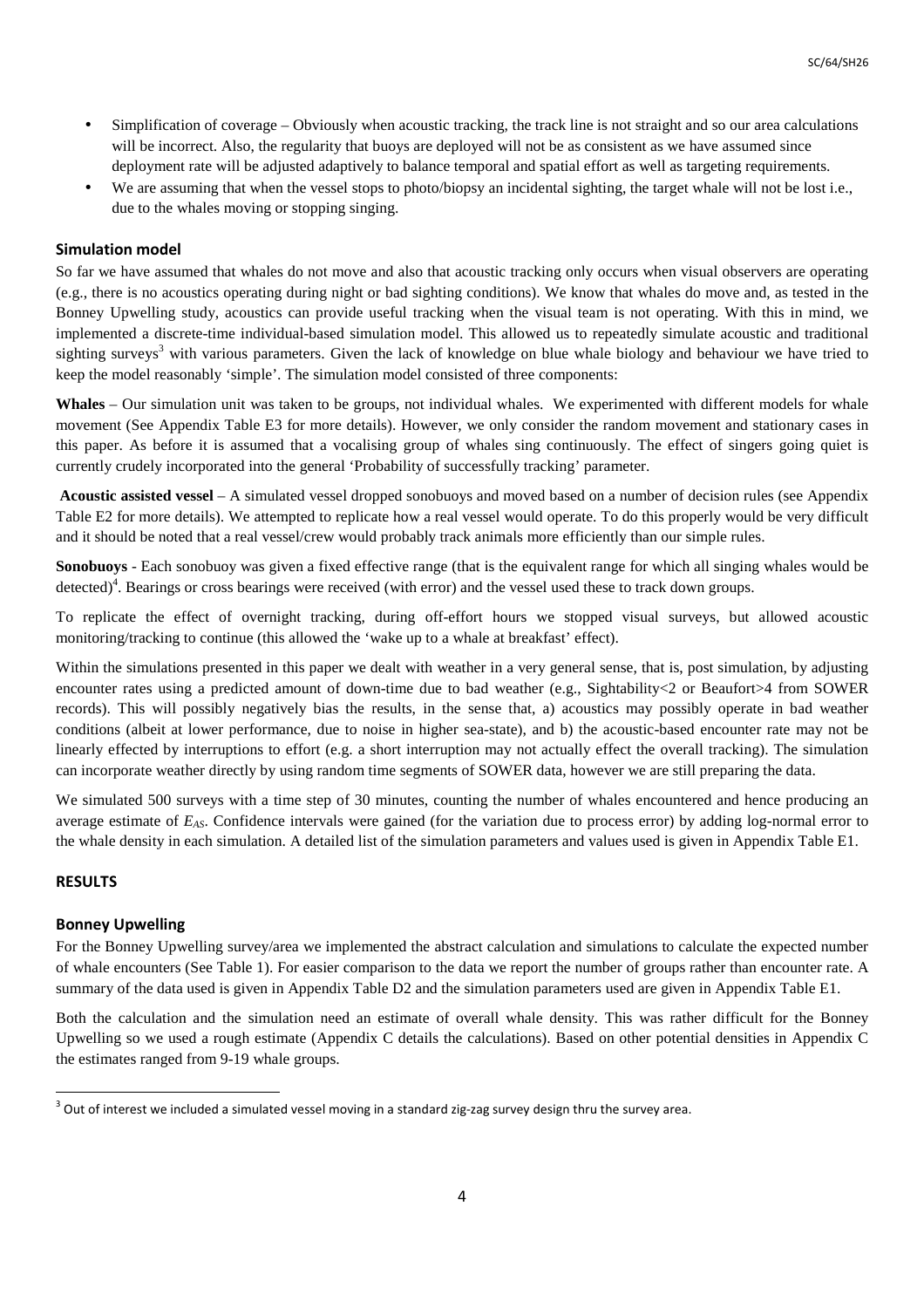| Empirical<br>Approach |  | Theoretical | Simulation        |                       |
|-----------------------|--|-------------|-------------------|-----------------------|
|                       |  |             | No whale movement | Random whale movement |
| No. of groups         |  |             |                   |                       |

**Table 1** : Estimates of expected number of groups encountered for the Bonney Upwelling survey with assumed 0.00057 whale groups per km<sup>2</sup>

# **What does this mean for Antarctic surveys?**

 If we assumed everything in an Antarctica survey was identical to the Bonney Upwelling survey we could do a quick calculation: In the Bonney Upwelling survey, 15 whale groups were tracked over a period of 10 'good weather' days. However, we must consider that night time tracking is not well represented in the March data from the Bonney pilot study, and also, some viable tracks were terminated to return to port to avoid oncoming weather. So the number of whales tracked would be higher, say closer to 21. This gives a rate of 2.1 whale groups per surveyable day. Taking into account the time lost due to bad weather (say 49% of planned time is good weather), we would predict approximately 1 whale groups per planned survey day. However, as discussed later, our calculation for the effect of weather on the acoustic encounter rate is slightly flawed and may introduce some negative bias.

As stated in the introduction, results from the Bonney Upwelling may not be directly transferable to an Antarctic situation. Specifically, there are a number of potential differences that will directly impact our calculations, in Antarctica:

- we would expect a different whale density,
- the effective acoustic range may be further (due to better sound propagation, lower noise, and louder whales),
- we would likely track more distant groups of whales (due to lower density and greater acoustic range)
- time to track could possible go up (due to greater acoustic range)
- the probability of successfully tracking a group would probably drop (due to lower density, greater acoustic range and increased time to track),
- it is possible there will be more whale movement

We applied the simulation framework to an Antarctic context, where possible making adjustments for potential differences. As per Kelly et al (2012), we considered 10 degree wide longitudinal regions within 0-200km of the ice edge. For each region we have an estimate of whale density based of CPIII of SOWER (see Appendix Table D1). We focused on the 23 regions which had non-zero encounter rate. These densities are predicted for 2013, by assuming an 8.2% annual growth rate (Branch 2007). Given a regional whale density, we simulated 500 surveys, each 120 hours (5 days) in length (including night). To include some aspect of process error we added variation to the density values, based on a CV of 0.7 (see Kelly et al. 2012). Each survey replicate gives us an estimate of the number of whale groups encountered. From each set of 500 replicates we can calculate the mean encounter rate and the 95% Confidence intervals (see Fig. 2).

We assumed that acoustics passively tracked whales overnight (between 6pm and 6am) but currently we do not consider the effect of weather directly within the simulation framework. We instead applied a weather correction to the effort post-simulation. Appendix Table D1 gives the estimated weather based of SOWER. Hence, for each region we obtained a weather adjusted encounter rate (see Fig. 3).

There was not a large difference between assuming stationary whales versus whales moving randomly, so averages between the two are given. Although, counter to the results we see later in Fig 6, incorporating random whale movement generally gave a higher encounter rate than using stationary whales.

It should be noted that these encounter rates do not take into account the issue of recapturing previously found groups within a season (see Kelly et al. 2012). Furthermore, in this paper, we only report the number of expected encounters, leaving the issue of probability of successfully photographing/biopsying to Kelly et al. (2012).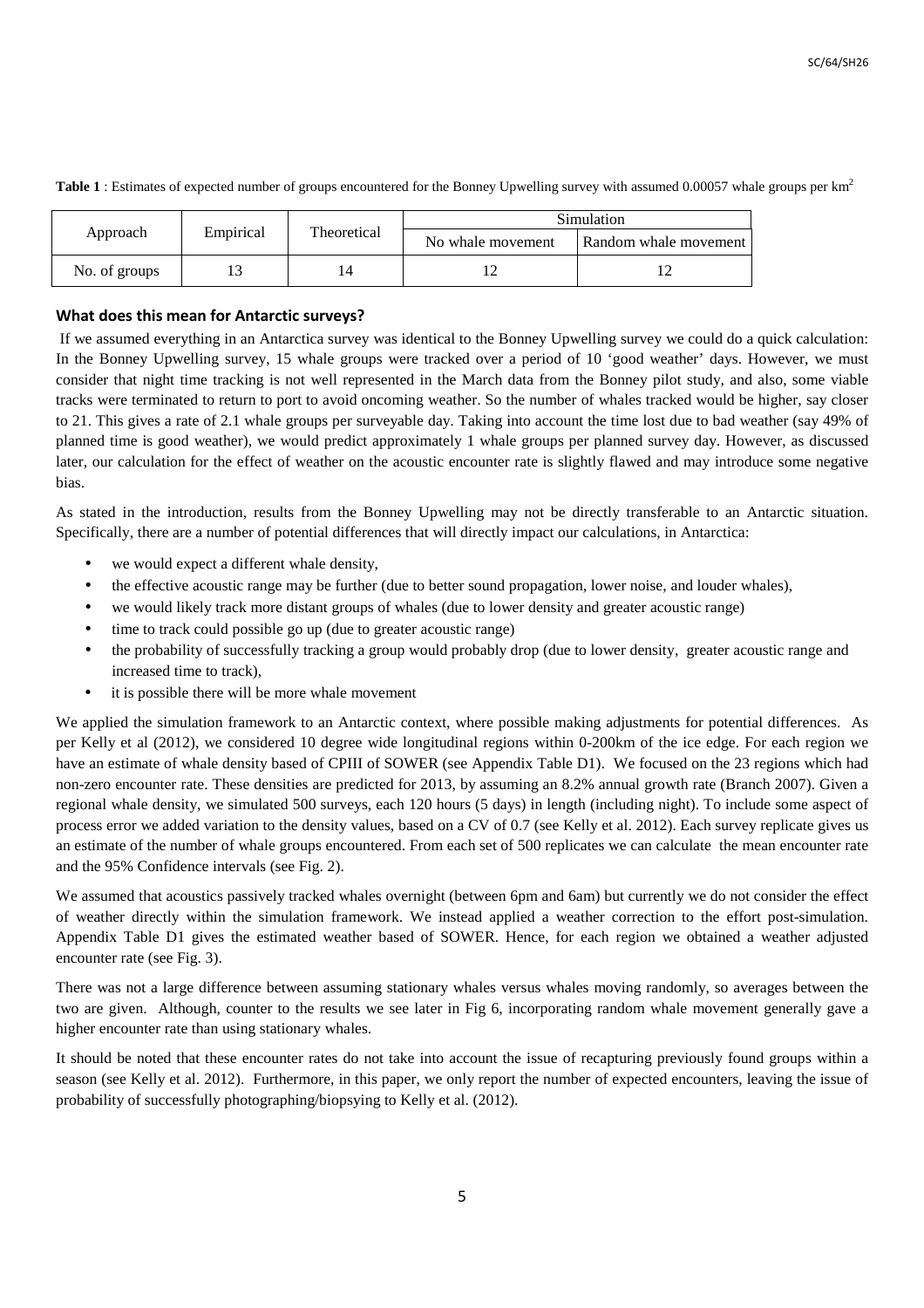

**Figure 2**: Plot of the expected number of groups encountered per survey day, ignoring weather completely, and the relationship to whale density. Comparing the simulation estimate (solid line) to the abstract calculation (dashed line) and a traditional visual only survey (fine dotted line).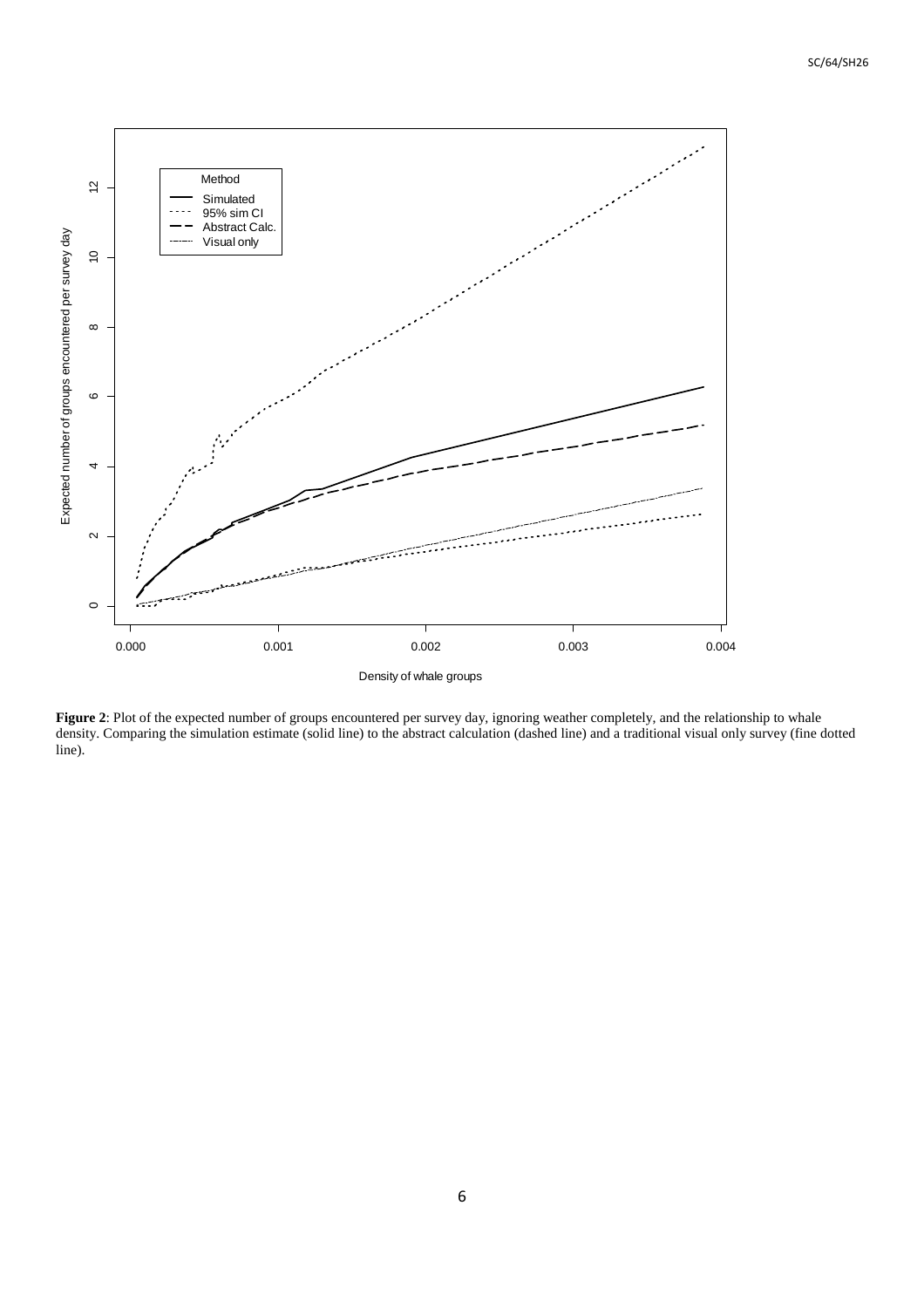

**Figure 3**: Simulation results for each 10 degree longitudinal region. The solid line denotes the expected number of encounters per planned survey day (i.e. bad weather is taken in consideration), the dashed line is the 95% confidence interval, based on a 0.7 CV on the density estimates.

#### **EXAMINATION OF SENSITIVITY**

To address uncertainty in the simulation parameters, we tested several scenarios to see how sensitive the final simulated results were to parameter values. To simplify matters we took 4 density levels that reflected the range of regional densities in Appendix Table D1. Using these densities we ran simulations at various parameter values.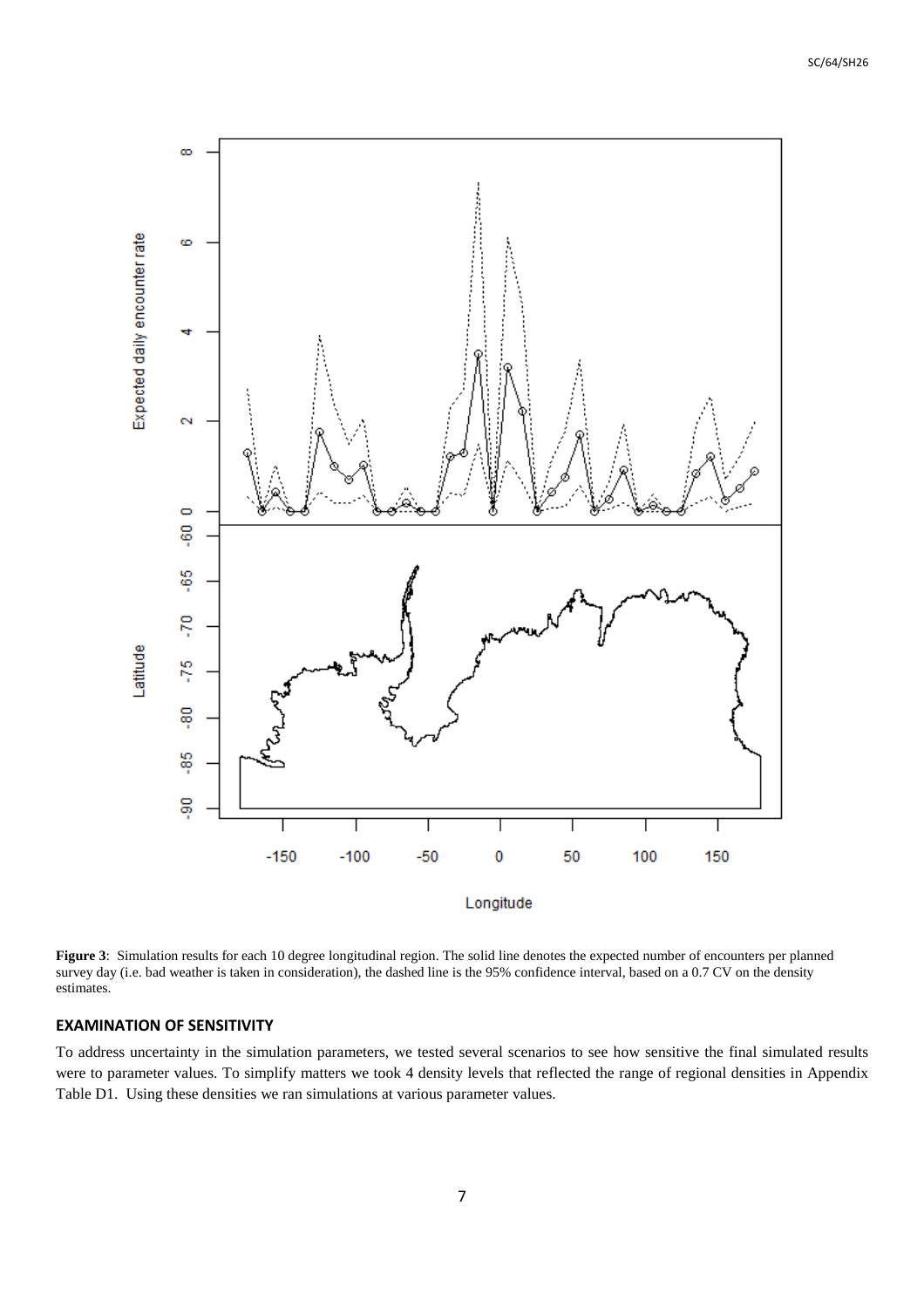## **Effective acoustic range**

To explore the sensitivity of encounter rate to the acoustic effective range we simulated at effective ranges (10, 25 and 50 km) and plotted the result (Fig.4). As expected decreasing the effective range gave less whale encounters<sup>5</sup>. It is interesting that you can see that for low effective range the result is approaching the linear response that we would expect from a traditional visual survey.



**Figure 4**: The effect of assumed acoustic effective range on the number of whales encountered.

# **Probability of a group singing**

Similarly, we investigated the sensitivity to the assumed proportion of whale groups vocalising (see Fig. 5). As expected the less animals vocalising the less whales were encountered.



**Figure 5:** The effect of assumed proportion of whale groups singing on final number of groups found

<sup>&</sup>lt;u>Fo add realism in the simulation there</u> was an ad-hoc signal discrimination that gave chasing preference to whale calls with roughly high<br><sup>5</sup> To add realism in the simulation there was an ad-hoc signal discrimination that signal strength (<30km away), so that may cloud these results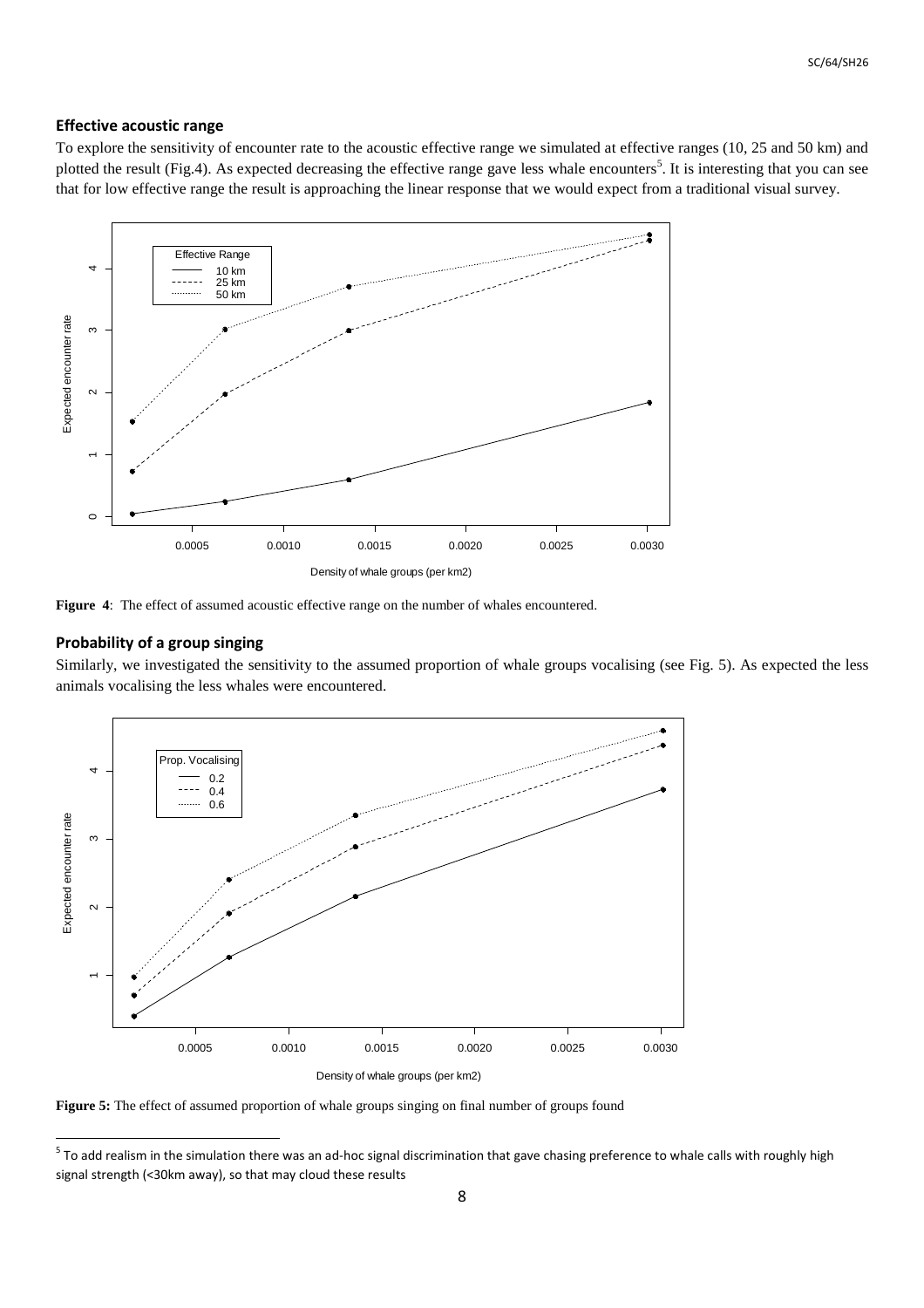### **Whale Swim Speed**

We investigated the effect of whale swimming speed on the simulation results (see Fig. 6) and found that the whale swim speed did not effect the result as much as the other parameters. This may be in part due to our rudimentary movement models (i.e. random movement). We began examining more complicated whale movement models. However, a simpler more important question would be to investigate the effect of non-uniform spatial clumping of whales.



Figure 6: The effect of assumed whale speed on the number of groups found

#### **SUMMARY AND DISCUSSION**

For the Bonney Upwelling survey it is encouraging that both the theoretical and simulation approaches generally agreed with the numbers of encounters seen in the real data. Even though there is some circularity (given that the estimation/simulation used parameters derived from the real data) it was reassuring.

This work was meant as an exploratory analysis; a number of the parameters/assumptions could easily be improved:

- We could investigate our alternate whale movement models, and the effect of a clumped spatial whale distribution.
- The decision on what value to use for effective acoustic range was difficult. We did calculate the distance travelled to targeted whales from the Bonney Upwelling data, but work to estimate the detection range is still ongoing. Using the effective circle may also introduce negative bias to the time to track, if the true detection function is not very linear. Therefore, one possible improvement to the simulation could be to use an assumed detection-distance function (eg. based on acoustic propagation).
- The handling of weather may have issues, the simulation is already set up to take random weather windows from SOWER, and this would allow us to better incorporate the effect of acoustics operating during marginal weather. However, the efficiency of acoustics in various weather conditions is unknown.

We attempted to be conservative when setting parameters and assumptions. Some possible biases are:

- Our simulated vessel uses memory-less decision making (e.g., when in search mode the simulation does not head in the general direction of previously untracked detections or known dense areas. So a real survey should give higher encounter rates.
- We assumed full uninterrupted acoustic usage, e.g., no breakdowns, or other issues which would lower the encounter rates.
- We extrapolated regional densities to 2013 by applying the 8.24% population increase to the SOWER's CPIII densities. However, this is assuming that population increase applies uniformly across space. In other words, that all regions increase at the same rate. This may not be the case, e.g., dense regions may overflow and spread to neighboring regions. Therefore, the estimates could possibly overestimate encounter rate for the densest regions.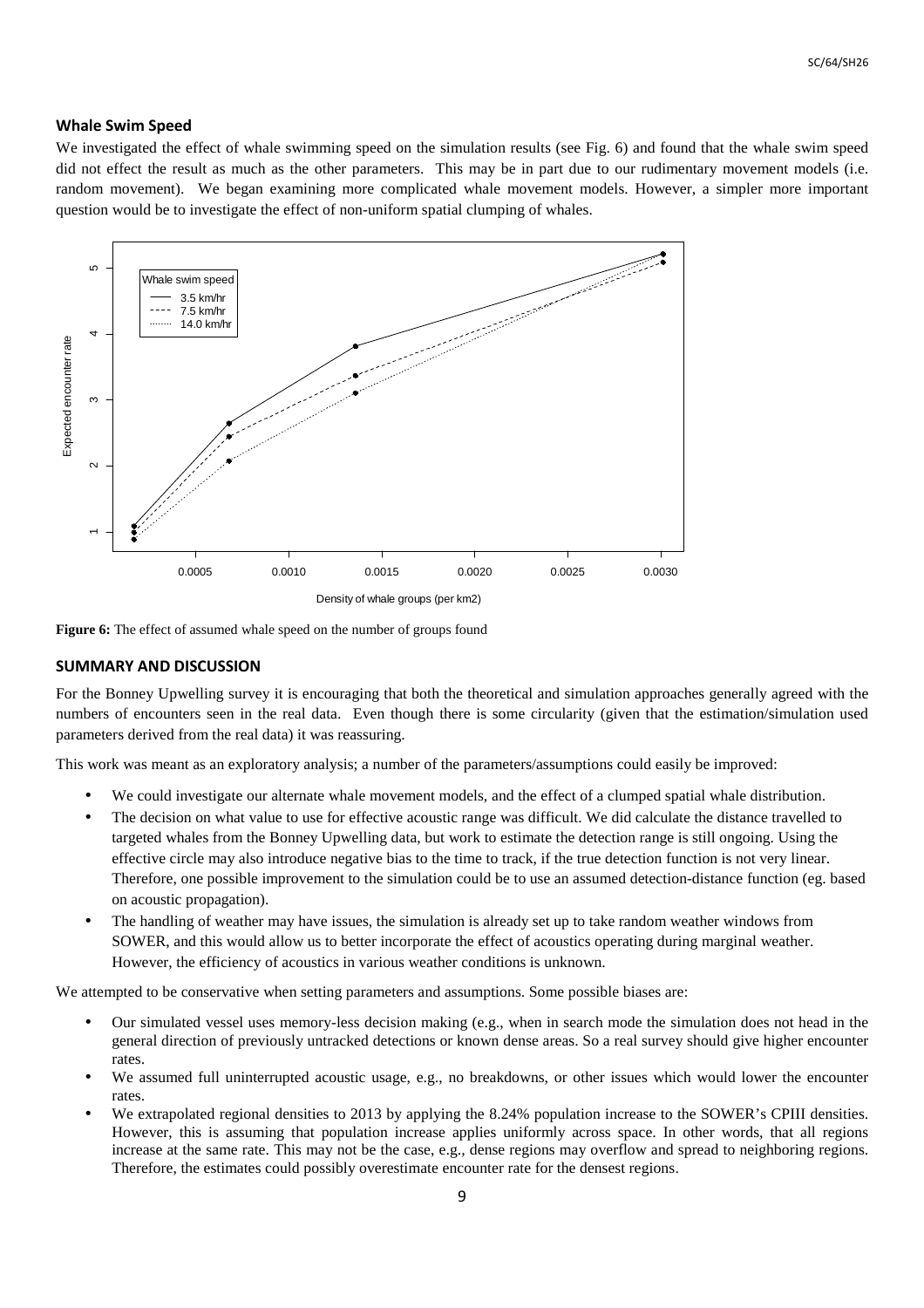For the 10 degree longitudinal Antarctic survey regions we got a range of expected encounter rates, very dependent on the regional whale density and the expected regional weather. Despite the simplifications made, overall the abstract calculation gave very similar answers to the simulation. Although, the abstract calculation gave lower estimates as whale density increased.

It was interesting to see how the encounter rate was affected by the various parameters:

- Increased whale speed/movement seemed to have less effect than the other parameters
- Increasing acoustic range showed diminishing marginal returns and had less effect in dense whale scenarios
- The proportion of singers had less effect than we expected

There are many unknowns, approximations and assumptions involved in these calculations. Therefore, the actual values of encounter rate that we reported are very uncertain (beyond what the C.Is indicate). Even so, we do feel this work does give some general idea about the order of magnitude of the encounter rates from acoustic assisted surveys. For example, generalising across the denser regions we would find it very unlikely that acoustics would provide more than 4+ whales per planned voyage day. Similarly, conservatively we would expect at least 1 whale per planned day.

#### **REFERENCES**

Branch, T. (2007). Abundance of Antarctic blue whales south of 60S from three complete circumpolar sets of surveys. SC/59/SH9.

Kelly et al (2011). Strategies to obtain a new abundance estimate for Antarctic blue whales: a feasibility study. SC/63/SH13.

Kelly et al (2012). Strategies to obtain a new circumpolar abundance estimate for Antarctic Blue Whales: survey design and sampling protocols. SC/64/SH10.

Miller, B.S. (2012) Real-time tracking of Blue Whales using DIFAR sonobuoys. SC/64/SH12

Miller, B.S. et al. (2012) Cruise report on SORP 2012 Blue Whale voyages: development of acoustic methods. SC/64/SH11.

Wadley et al. (2012). Preliminary voyage plan for the 2013 austral summer SORP Antarctic Blue Whale Project. SC/64/SH13.

#### **APPENDIX A : AREA CALCULATIONS**

This appendix details the area calculations used in the abstract method. For non-overlapping circles of acoustic coverage, given buoys are dropped every *K* km, a total transect length is *L* and an effective acoustic range of *r* km (see Fig. A1), the number of regular buoys dropped equals L/K. This gives:

$$
A_A = \frac{L}{K} \pi r^2, \quad A_S = ESW_S L, \text{ and } A_{A \cap S} \approx \frac{L}{K} ESW_S r
$$

 $A_{A \cap S}$  is approximated as a rectangle, in other words we ignored the rounding of the circle.

For overlapping acoustic circles (we will ignore circles that do not overlap enough to cover the visual effective strip width),

$$
A_A = \frac{L}{K} (\pi r^2 - overlap)
$$
,  $A_S = ESW_S L$ , and  $A_{A \cap S} \approx \frac{L}{K} ESW_S K = A_S$ 



**Figure A1**: Area covered between regular spaced acoustic effort and continuous visual effort, for the overlapping (left) and non-overlapping (right) cases.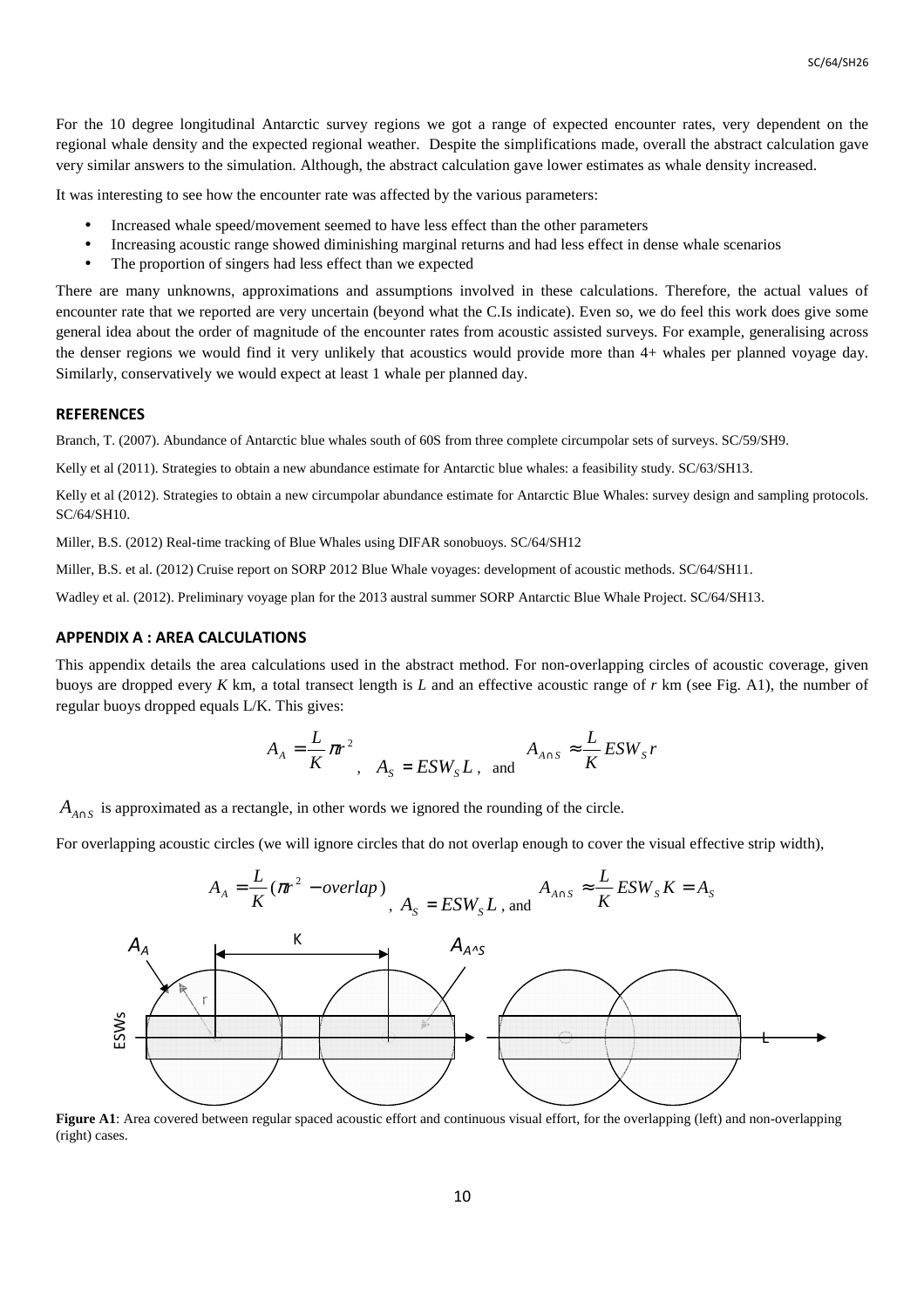#### **APPENDIX B: ESTIMATION OF** τ

If we assume detections occur according to a Poisson process, then the expected time period between detections is  $1/D_A$ . Letting  $t_T$ and  $t<sub>M</sub>$  denote the average time to track and time to mark respectively, then we can write the expected time to detect, track and mark a group as  $1/D_A + t_T + t_M$ . Similarly, when a group is tracked but not found, no time is spent marking and the time could be expressed as  $1/D_A + t_T$ . Noting that successful tracking happens with probability Pr(S) we can write the expected mark event time to be,

$$
Pr(S) \times (1/D_A + t_T + t_M) + (1-Pr(S)) \times (1/D_A + t_T)
$$

which equals

$$
1/D_A + t_T + Pr(S) t_M
$$

The total time that would be spent marking incidental whales sighted along the way would be

 $E_{S+}$ \*T\* t<sub>M</sub>

where *T* is the total time in the survey.

So a very rough estimate of the number of encounters would be

$$
N = \frac{T - E_{S+}Tt_t}{1/D_A + t_T + \Pr(S)t_M}
$$

In our framework we prefer to use  $\tau$ ,

$$
\hat{\tau} = \frac{T - E_{S+} T t_t}{1/D_A + t_T + \Pr(S) t_M} \frac{1}{D_A}
$$

$$
= \frac{T - E_{S+} T t_t}{1 + D_A (t_T + \Pr(S) t_M)}
$$

This estimate will be an underestimate, as it assumes that during tracking no new targets will be acquired (e.g. the team stop listening for potential new whales being detected). In reality these new detections would be noted and once the target whale has been marked, these 'standby' whales could be followed. Also it assumes that tracking events interrupted to sample an incidental whale are not affected by the whale moving away or stopping singing, beyond what is encapsulated by the parameter Pr(*S*), the probability of successfully tracking a whale.

As a check we calculated what the maximum τ possible by setting the detection waiting time to zero,

$$
\hat{\tau} = \frac{T - E_{s+} T t_t}{t_T + \Pr(S) t_M}
$$

In other words, given the tracking and marking time required there are only so many of the available detections/encounters that could be sampled during the voyage no matter how quickly they were available.

#### **APPENDIX C : BONNEY UPWELLING DENSITY CALCULATION**

To get a rough estimate of whale density in the Bonney Upwelling survey area we first calculated it directly from the number incidental non-targeted whales seen by the pilot study's visual team, this gave a value of 0.00041 whale groups per  $km^2$ . However, this is based on a very small sample size. Beyond that concern it will be an underestimate due to the fact that whales that the acoustic team detected and decided to track are not considered. In a sense we have censored data because we do not know if a visual team would have sighted the acoustic target without the aid of acoustics. We experimented with adding a proportion of the acoustically tracked animals based on the proportion of the total survey area covered by the sighting survey, which increased the estimate to 0.00057. Finally, we took a rough number of whales as 15-22 in each sub-trip (based on survey and previous aerial surveys); this resulted in a density of about 0.0007-0.00107 whale groups per km<sup>2</sup>. Given these densities, the parameter  $\tau$  can be roughly estimated (as described in the Appendix B) and for the Bonney Upwelling we calculated a value of 0.658.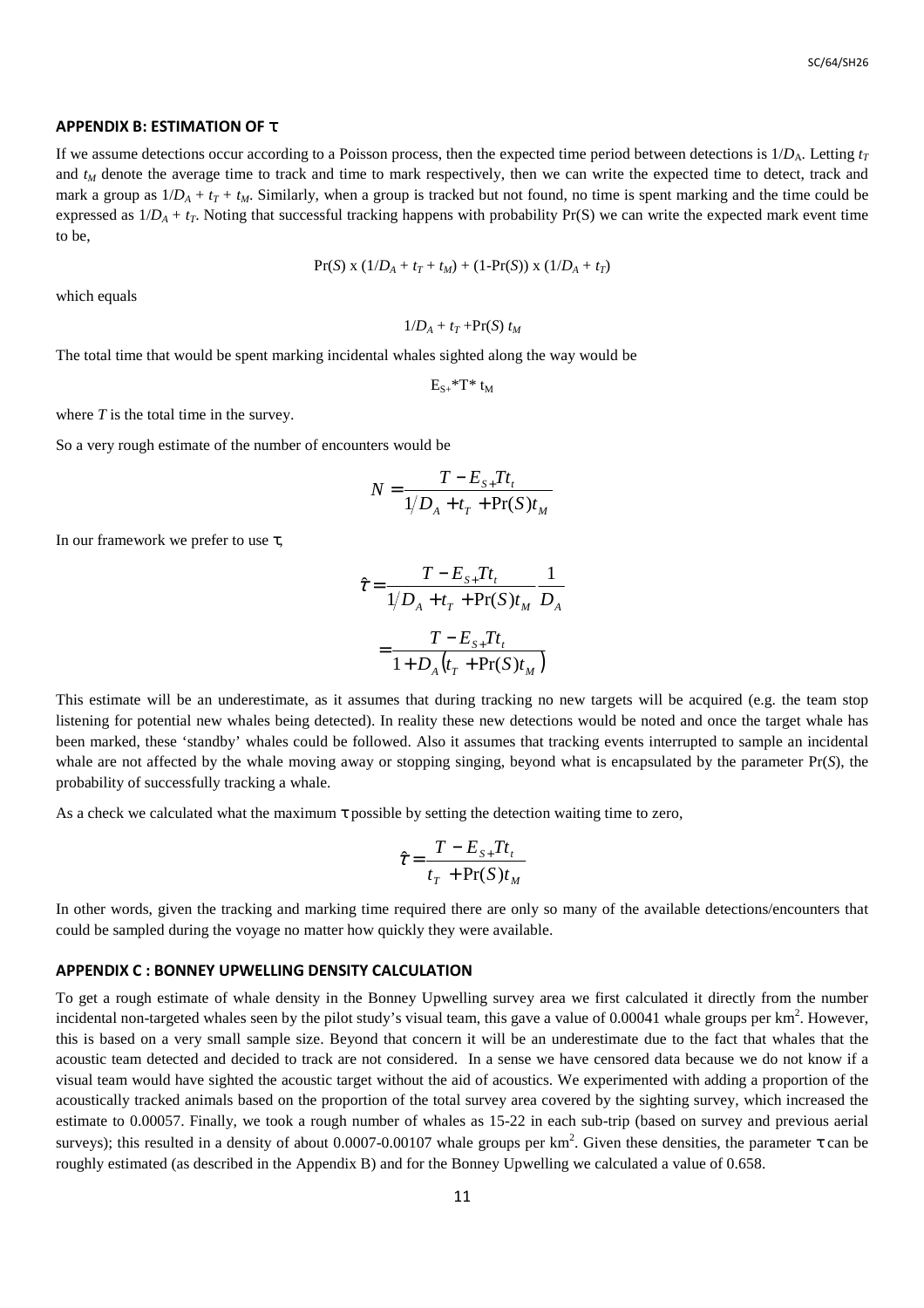## **APPENDIX D – DATA SUMMARY**

**Table D1**: As per Kelly et al (2012), 10 degree longitudinal region whale group densities extrapolated from SOWER CPII data, using a 8.2% growth rate (Branch 2007) for regions with non-zero encounter rate.

| Region          | Predicted 2013 Density | Weather proportion of |
|-----------------|------------------------|-----------------------|
| -180°W to 180°E | (groups per $km^2$ )   | good days             |
| $\mathbf{1}$    | 0.00069                | 0.53                  |
| $\overline{3}$  | 0.00029                | 0.34                  |
| 6               | 0.00056                | 0.85                  |
| $\overline{7}$  | 0.00042                | 0.56                  |
| 8               | 0.00062                | 0.33                  |
| 9               | 0.00130                | 0.31                  |
| 12              | 0.00010                | 0.28                  |
| 15              | 0.00118                | 0.37                  |
| 16              | 0.00061                | 0.59                  |
| 17              | 0.00388                | 0.56                  |
| 19              | 0.00190                | 0.66                  |
| 20              | 0.00091                | 0.78                  |
| 22              | 0.00024                | 0.38                  |
| 23              | 0.00036                | 0.45                  |
| 24              | 0.00108                | 0.55                  |
| 26              | 0.00022                | 0.21                  |
| 27              | 0.00055                | 0.46                  |
| 29              | 0.00004                | 0.46                  |
| 32              | 0.00060                | 0.36                  |
| 33              | 0.00068                | 0.48                  |
| 34              | 0.00016                | 0.30                  |
| 35              | 0.00024                | 0.46                  |
| 36              | 0.00042                | 0.52                  |

**Table D2**: Bonney Upwelling data summary used in calculations

| Data                                  | Value         | Comment                                                                                                                                                                                                       |
|---------------------------------------|---------------|---------------------------------------------------------------------------------------------------------------------------------------------------------------------------------------------------------------|
| Number of whales tracked              | 11            | Removed data corresponding to night (when active                                                                                                                                                              |
| Amount of acoustic effort             | $102.6$ hours | tracking was not occurring) and when vessel returned<br>to port due to bad weather. Did include effort<br>corresponding to not actively listening in acoustic<br>mode (e.g., steaming between buoy locations) |
| No. of incidental sighted whales      | 4             | 2 of these were potential detected by acoustics in<br>hindsight                                                                                                                                               |
| Amount of visual effort               | 129.3         |                                                                                                                                                                                                               |
| <b>Additional Acoustic detections</b> | 8             | These whales were detected by acoustics but not<br>actively tracked as another animal was being tracked                                                                                                       |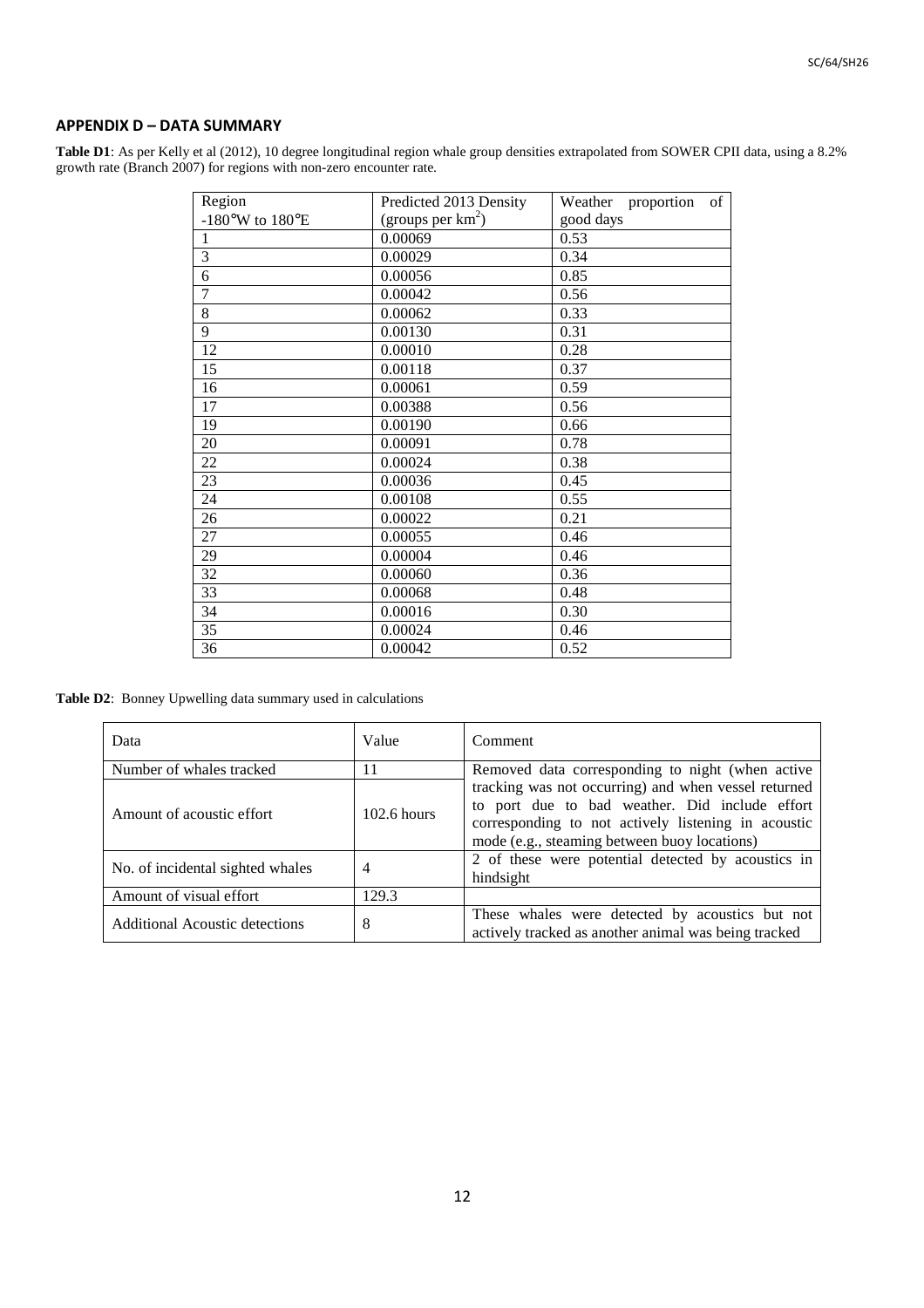# **APPENDIX E: SIMULATION SETTINGS/PARAMETERS**

**Table E1**: Simulation parameters required and estimates used

| <b>Parameter</b>                                   | <b>Bonney</b><br><b>Upwelling</b> | Antarctic                          | <b>Comment</b>                                                                                                                                                                                                                                                        |
|----------------------------------------------------|-----------------------------------|------------------------------------|-----------------------------------------------------------------------------------------------------------------------------------------------------------------------------------------------------------------------------------------------------------------------|
| Vessel speed                                       | 13 km/hr                          | 21.3 km/hr                         |                                                                                                                                                                                                                                                                       |
| <b>Visual ESW</b>                                  | 6.2968 km                         | 6.2968 km                          | Based on CPIII SOWER Branch (2007)                                                                                                                                                                                                                                    |
| g <sub>0</sub>                                     | $\mathbf{1}$                      | 1                                  | Assumed $g_0=1$ probably lower but densities based on<br>$g_0=1$ so some cancelation                                                                                                                                                                                  |
| Probability of<br>group containing a<br>singer     | 0.5                               |                                    | Could be higher as not the probability of an<br>individual singing, all we need is a single male in the<br>group singing. Assuming random sex distribution<br>within groups<br>$Pr(GroupSing) = 1 - (1 - Pr(IndivSing))^{sprsize}$                                    |
| Whale swim speed                                   | 4.5 kph                           | 3.5 kph feeding<br>20 kph cruising | We did not have time to apply the more complex<br>movement models that allow switching between<br>feeding and cruising                                                                                                                                                |
| Whale movement                                     | None<br>Random                    |                                    | See Table A6                                                                                                                                                                                                                                                          |
| Whale density                                      | See<br>Appendix C                 | See Table D1                       | These were chosen to give about the correct number<br>of encounters as seen empirically                                                                                                                                                                               |
| Acoustic detects<br>from a whale group<br>per hour | 6 detections per hr               |                                    | Assuming whales do not move too much we use this<br>to adjust the bearing variance                                                                                                                                                                                    |
| <b>Effective Acoustic</b><br>detection range       | $30 \text{ km}$                   | $30 \text{ km}$                    | This is 'effective' range actual maximum range<br>would be higher                                                                                                                                                                                                     |
| <b>Buoy</b> transmission<br>time                   | 8 hour                            |                                    |                                                                                                                                                                                                                                                                       |
| <b>Buoy VHF</b><br>transmission range              | 18.52 km                          |                                    |                                                                                                                                                                                                                                                                       |
| <b>Bouy Bearing</b><br>error/variance              | $15^{\circ}$                      |                                    | This is reduced in the code due to a number of<br>detections/bearings being expected within the time<br>step so some averaging can occur (assuming the<br>whales do not move too much) i.e.,<br>var(bearing)<br>$var(multiplebearings) =$<br><i>n</i> det <i>ects</i> |
| Probability of<br>successfully<br>tracking         | 0.93                              | 0.93                               | The simulation process already intrinsically covers<br>this in a way so may need to replace this by E(whale<br>singing time) in future.                                                                                                                               |
| Visual effort<br>Window                            | $\overline{a}$                    | 6am - 6pm                          | Daily period that visual survey is operational<br>Acoustic survey goes into passive track mode                                                                                                                                                                        |